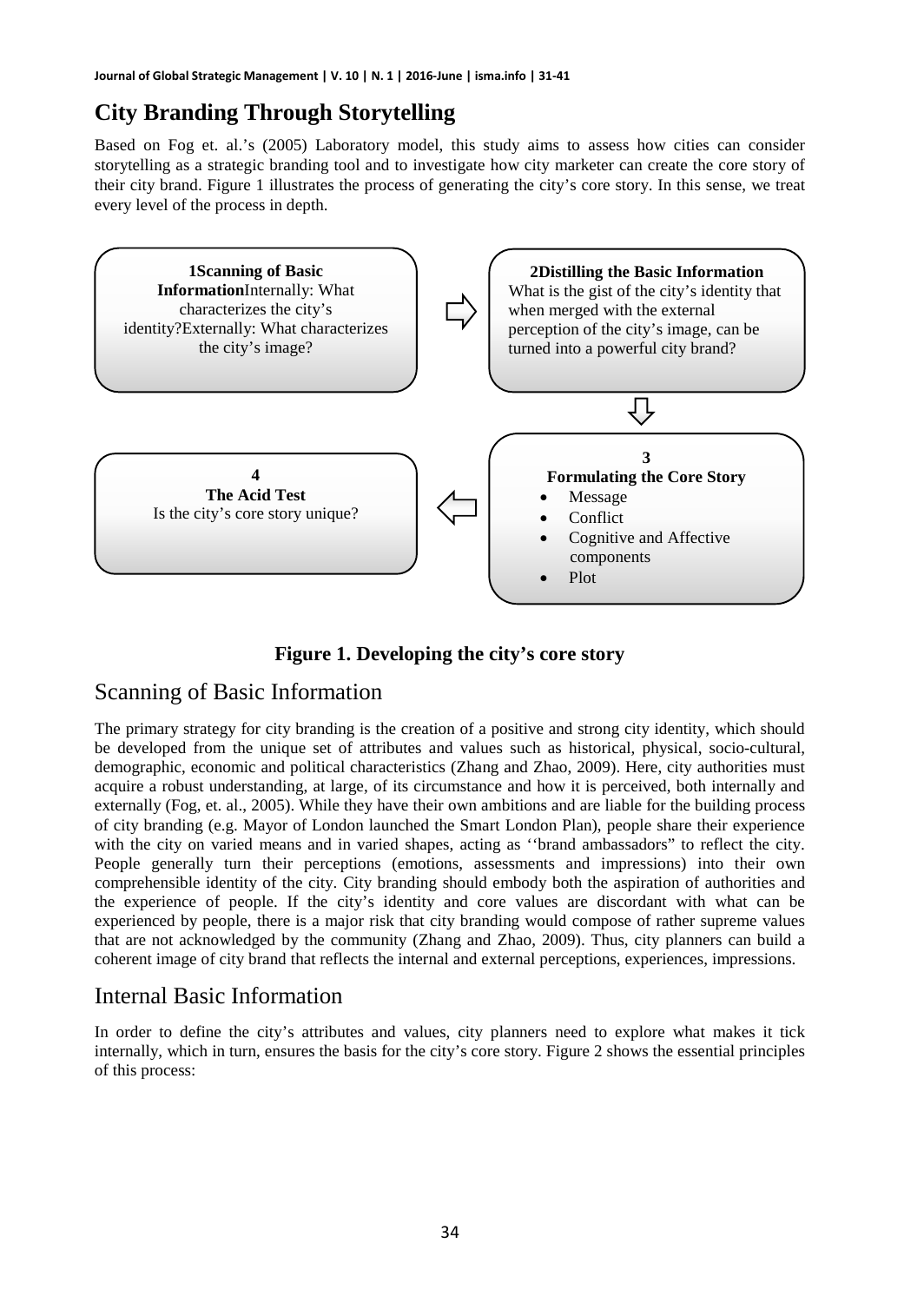#### *City's vision, mission and values*

What is the city mission and what is the vision behind it? What values does the city presume to be most fundamental and why? How do these values show themselves in real city life? How are they shared internally and externally?

## *Key milestones in city's history*

How can residents factually define the city's historical process? Which have been the city's most significant events? What anecdotes about famous and influential people and facts are yet being narrated within city?

## *Residents' stories*

What do residents say about the city? Which stories do they narrate about the city? Which events and experiences do residents use to represent the city? What is it that makes the city a distinguished place to live and visit? Where do residents sense that the city makes a special?

## **Figure 2. Scanning the Internal Information**

# *External Basic Information*

The aim for scanning external basic information is to map the city's position and prestige at the international level and to clarify strengths, weaknesses, opportunities and threats of the city. However, its principal aim is to explore what kind of image the city has in the hearts and minds of visitors. Here the following areas are relevant: **However Constrained Constrained Constrained Ale and Ale and Ale and Ale and Ale and Ale and Ale and Ale and Ale and Ale and Ale and Ale and Ale and Ale and Ale and Ale and Ale and Ale and Ale and Ale and Ale and Ale and** 

## *Global Tourism And Travel Trends*

How do current global tourism and travel trends show themselves? What do they mean in terms of where the city is positioned now?

## *Travel opinion leaders*

Which individuals or organizations are opinion leaders in travel decision making and trip planning process? What do travel agencies and social media (travel blogs and websites) say about the city? What do they think about the attractions, atmosphere, infrastructure and value of city?

#### *Visitors*

What stories are repetitive visitors telling about the city? What do residents in other cities say about the city? How is the city positioned compared to other cities at the international level? Who are the target visitors and what are decisive motives for their decisions to visit the city?

## *Partners*

What are the city's marketing partners that have an active role in supporting and advising on strategies and practical issues? What projects have been solved together with those partners? What do these projects mean about the city's values?

## **Figure 3. Scanning External Information**  Distilling the Basic Information

When the internal and external information sources have been scanned, city and destination marketers are faced with a pile of information that has to be handled. Herein, they need to cut to the quick and focus on the gist of what makes the city special (Fog, et. al. 2005).

The aim of the core story is to reconcile the city's identity with the external sense of the city. This is the building block of a positive and powerful brand. Here, it is needed to recognize the nature of a probable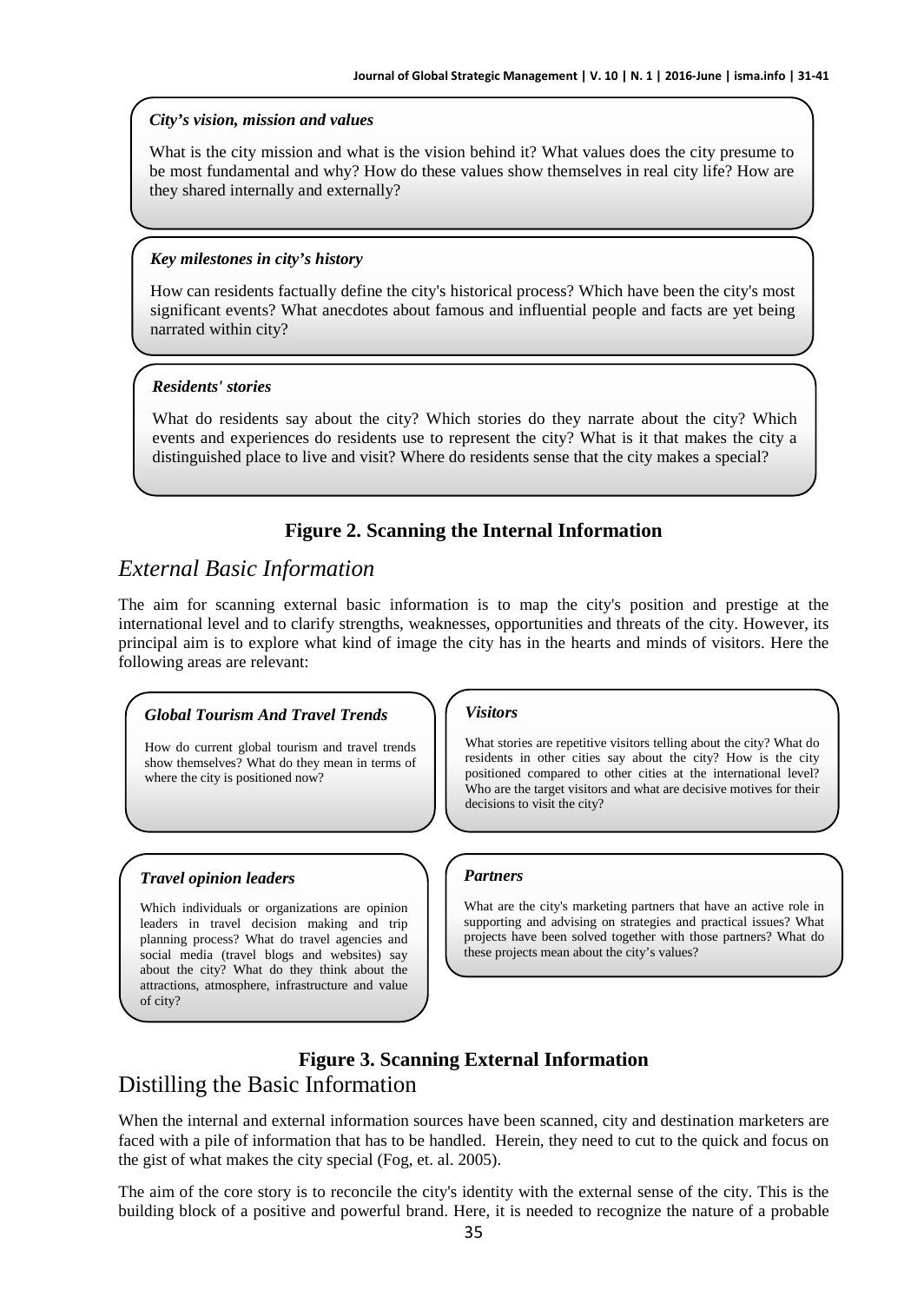gap between the city's identity and its community image. In other words, it is critical to describe the contrasts and harmonies between internal and external information. For example, while the city of London aims to position itself as a smart city in which people want to live, work and play, foreign visitors perceive it as unfriendly, expensive and dirty (TripAdvisor' report, 2012). In this case, by distilling internal and external basic information, marketers can determine fields that should be emphasized in future communication in order to act the city's identity and image together.



**Figure 4. Closing the Gap** 

# Formulating the Core Story

## *Message*

The message should not be confused with a slogan. A slogan is a short and attractive statement that contains the message generally launched in city advertising. For instance, "The City That Never Sleeps" is New York's slogan, however its message is that the city have the potential to realize people's dream regardless of sex, age or creed. A single focused message should provide direction, motivation and operational guidance. In this regard, the message comprises five design principles (Figure 5) (Aaker and Smith, 2011).



## **Figure 5. Components of a Good Message**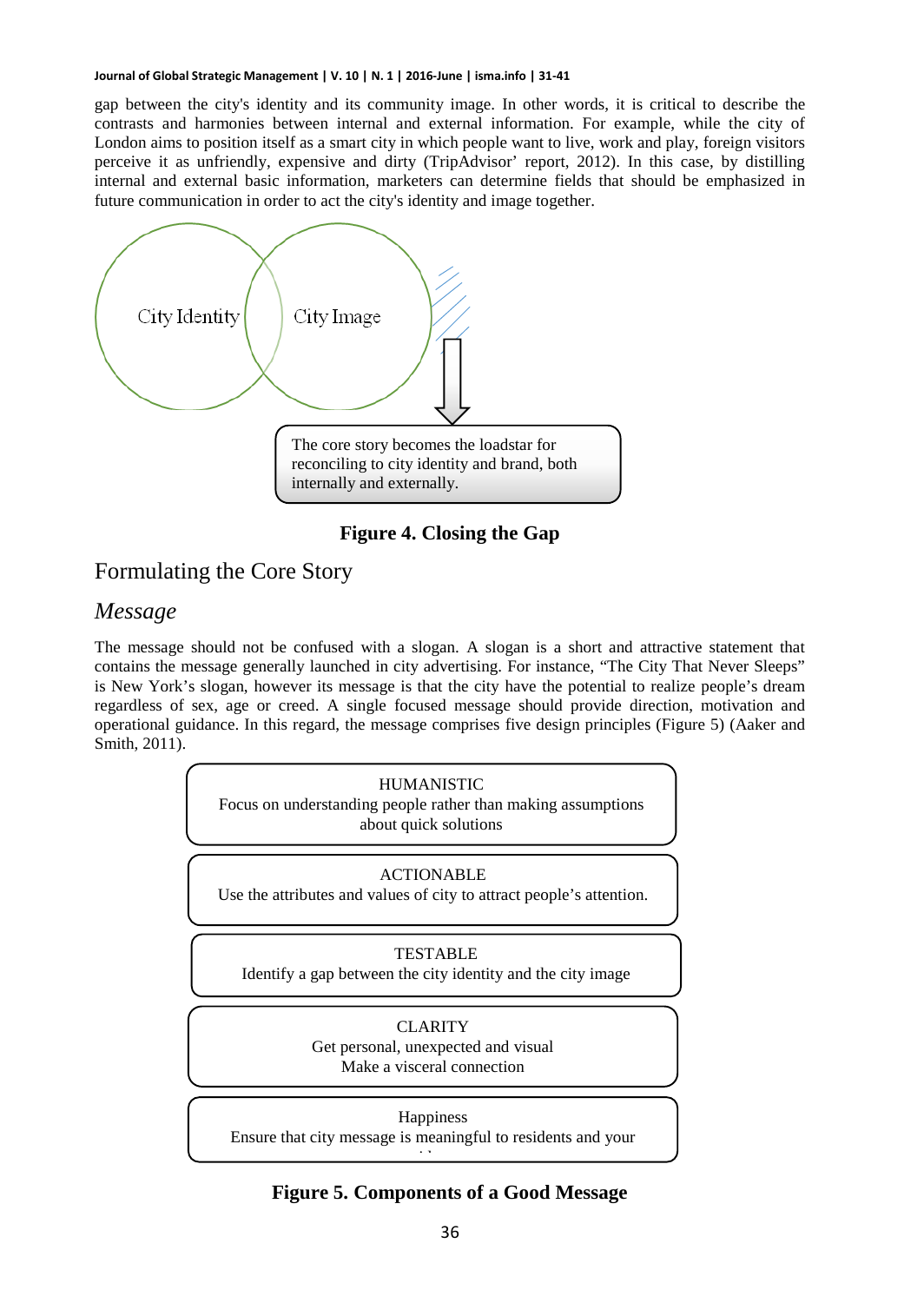# *Conflict*

When city planners have verified on a possible preceding message for city's core story, the next stage is to appraise the level of conflict within this message. Because conflict produces the dynamics of a good story. Through conflict, the city can make its stand while expressing its core values at the same time (Fog, et. al. 2011). Branding literature suggests that a conflict is not essentially a negative, rather the catalyst for generating a special brand since it is simple to express what companies do not reflect, instead of attempting to express what they do (Kavaratzis, 2004).Without conflict, therefore, it is considerably hard to establish and sustain a powerful core story. To reinforce its brand, for instance, "Zaragoza city concluded to employ a sole slogan for all its target groups: "a challenge, a city". This aggressive slogan emphasizes that "if you have a challenge, Zaragoza is the city for you, and that the city is united by the way it welcomes a challenge". The essence behind this slogan is that it improves the image and values of the Zaragoza city brand. This original tagline satisfies two requirements: it brings residents together in a broad aim and it allures enterprises and investment to Zaragoza" (Daclin, 2010).

# *Cognitive and Affective Components*

Looking across various definitions and perspectives, a common theme emerged from the tourism marketing literature, which is that the relative position of a destination determine through a comparison of cognitive attributes and affective impressions (Baloglu & MaCleary, 1999). Specifically mega-events, which has features of indelibility, permanent interest, memorable experience, and professionalism of organization, may have an influential effect in both converting and branding a city (e.g Milan fashion week, Cannes Film Festival, Johannesburg safari tour...). Utilizing the chance to host such events is viewed as a great chance to announce focused messages about the city and its attractions to numerous people in the city's target audience (Zhang and Zhao, 2009). "When Oslo hosted the 2010 Eurovision Song Contest, NRK (the host broadcaster) combined the local tourist office VisitOSLO into the organization. Thus, by generating the best working environment for artists, the press and Eurovision members, the event produced a tremendous amount of positive and wide media coverage all over the world, promoting Oslo's image as a city of paradoxes in culture and nature" (Daclin, 2010). **Journal of Golobal Strategic Management | V. 201 | N. 11 | 2016-June 100 = 10.2016-June 2016-June 2016-June 2016-June 2016-June 2016-June 2016-June 2016-June 2016-June 2016-June 2016-June 2016-June 2016-June 2016-June 201** 

# *The Plot*

Because a city's core story is a strategic platform for communication, it should be launched in a way that is widely acceptable, easily marketable, presentable and open to experience in a daily manner (Fog, et. al. 2005; Zhang and Zhao, 2009). In other words, city branding has to be related to how culture and history, economic development and socio-cultural advance, infrastructure and architecture, atmosphere, landscape and natural environment, can be synthesized into a vendible identity that is admissible to all people (Zhang and Zhao, 2009). For instance, Verona conveys a really special charm especially to lovers so that they can feel and imagine the real story behind the literary work, almost as if Romeo and Juliet had really existed. The city of Florence is also known as the cradle of the Renaissance for its monuments, churches, and buildings.

# ACID Test

The Acid Test investigates whether the city's core story is original regarding other cities. The branding can be viewed as a success if it is able to present core city values that are deemed coherent, distinguishing, attractive, enduring, and expressible (Kotler and Gertner, 2002). Because a lot of cities have similar features to deliver, a strategy of city branding is to produce original values, so differentiating one city from another. By catching the atmosphere of the city and its features, branding permits a city to indicate its unique strengths, to share an explicit message, and to charm enterprisers, organizations, visitors and pop-culture activities at both a national and international level. For example, "Karlstad has generated a brand and logo from its classic image (quality of life) in Sweden: The lodestars of this message are a charming, progressive city; a focus on people to assure a city for everybody and a green and sustainable city. Since 1989, its logo has been a smiling sun, underlining its sunny position and disposition. In this way, Karlstad's branding strategy distinguishes it from other cities" (Daclin, 2010).

# **DISCUSSION AND IMPLICATIONS**

This study contributes to a theoretical understanding of the success factors about using storytelling to brand a city and how city marketer and planner ascertain and generate the city's core story. By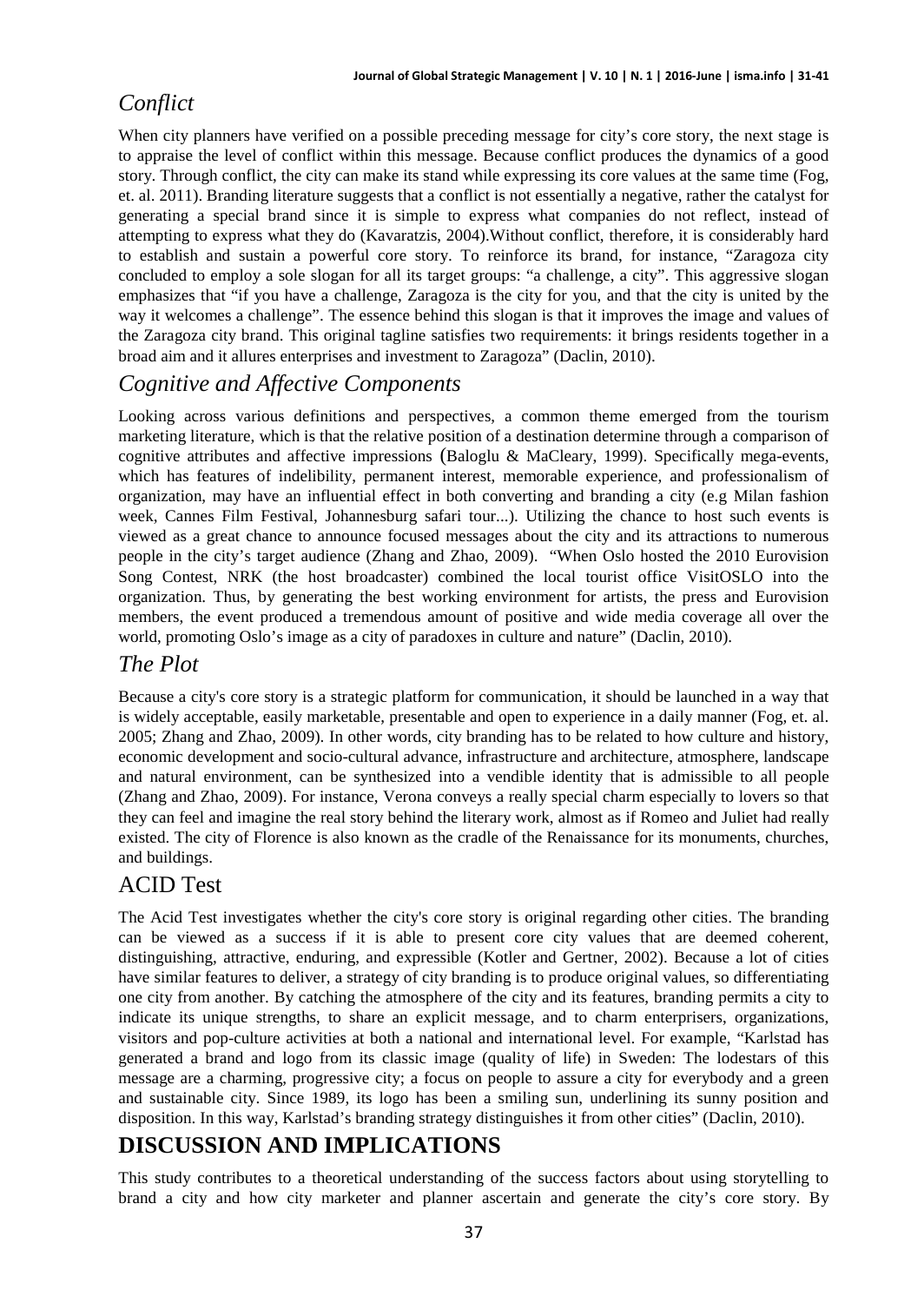highlighting the role of the core story in branding efforts of a city, this research ensures a framework for marketing researchers and practitioners to envisage and comprehend how cities can consider storytelling as a strategic branding concept and marketer can establish a powerful, sustained brand through holistic (both as a branding and communication tool) storytelling, thus enhancing the movement of the storytelling-based approach in the city branding literature.

This study demonstrated the theoretical relationship of storytelling marketing with branding concept. Especially based on Fog et. al.'s (2005) Laboratory model which explains the process of generating the company's branding story we showed four crucial principles of storytelling (scanning basic information, distilling basic information, formulating core story and The ACID test) in the city branding process. This proposed model enhances previous studies (Hsiao, et. al. 2013, Merrilees et. al. 2013) in the literature by specifically exploring the influence of storytelling on city branding. In this respect, for a successful city branding, this model suggests that core story must 1) reflect both city identity and city image, 2) recognize and reconcile the contrasts and harmonies between the city's identity and its community image, 3) include four elements (message, conflict, cognitive and affective components and plot) that compose the core value of storytelling, and 4) confirm whether the city's core story is original. **House of Global Strategic Management (W. 2011). We have lead to provide the strategic Management (W. 2016)** and provide the strategic management was also to the strategic management was used to the strategic management wa

The proposed model also contribute to the research of city marketing by providing in-depth understanding of the important elements for generating the core story of a city. In addition, the importance of storytelling as a branding and communication tool was verified. Storytelling was found to build emotional link between a city or corporate and their target groups and can be viewed as a building block of branding process in the research of marketing or branding. The results are consistent with previous findings (e.g. Aaker and Smith, 2011) which indicate that storytelling is a quick, effective, and powerful way to direct people's interest.

# **CONCLUSION AND FUTURE RESEARCH**

This study explores the key components of a city's core story and investigates how these components influence the city's branding process. The proposed model raises understanding of the influence of a city's core story on their target groups (residents, foreign visitors, investors). Our study suggest that scanning basic internal and external information, distilling basic information, formulating core story and The ACID test are the key principles of a core story and these elements influence the heart and mind of the city's target group to build a clear and original city brand. From a practical viewpoint, insights provided by the study can help city marketer and planner and tourism organizations and institutions manage their projects to attract more visitor and investor.

Moreover, the concept of storytelling triggers the opportunity for future research. First, since storytelling literature misses the empirical examination of the relationship between the core story's components and city branding in particular, the proposed model warrants an empirical and experimental investigation. Second, this research only showed the role of storytelling in tourism marketing context. The role of a core story can be explored in the future in different context.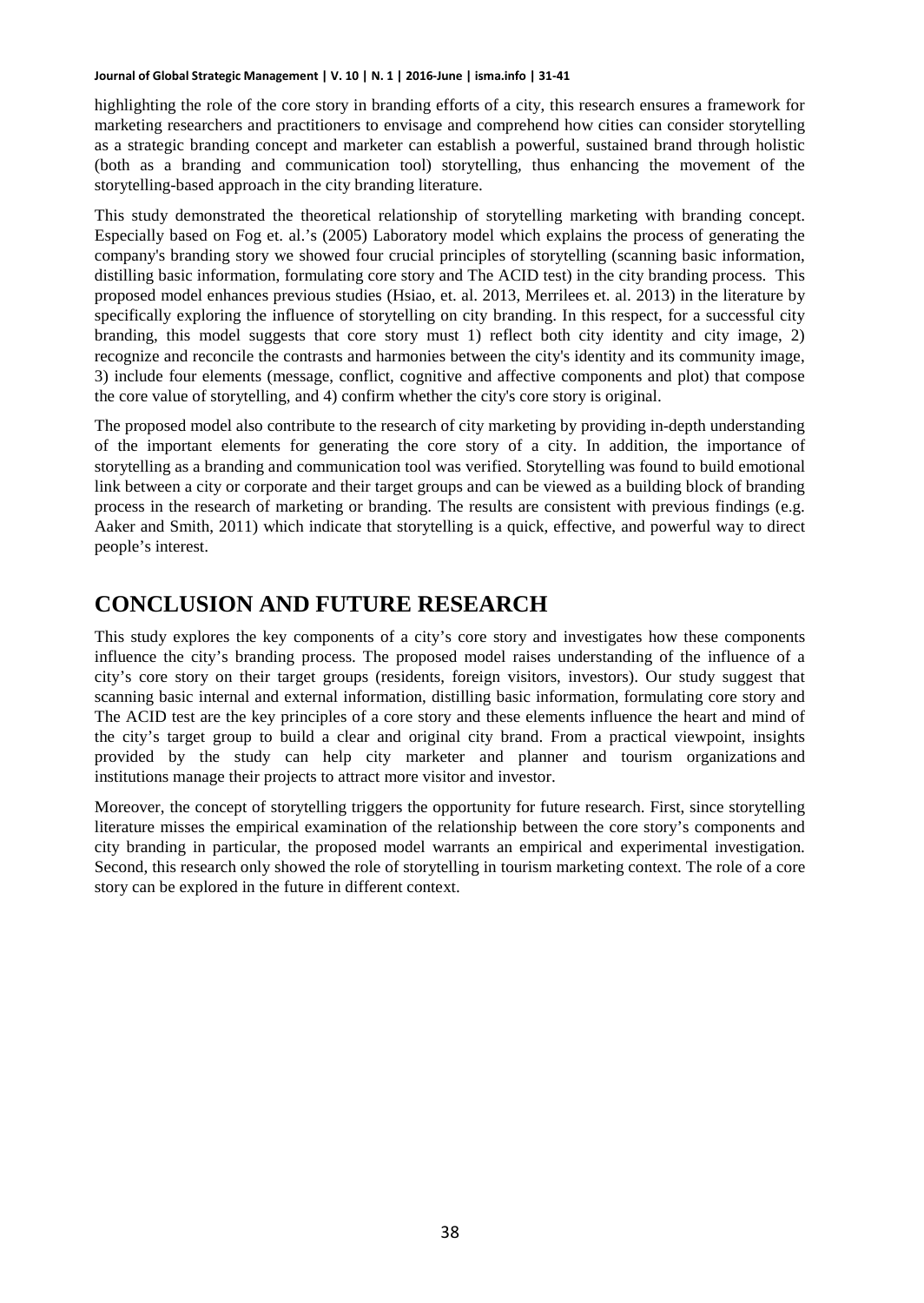# **REFERENCES**

Aaker, J., and Smith, A. (2010), The Dragonfly Effect, First Edition, Jossey-Bass.

Abbey, G.P. (2010), Making sense of organizational change: a storytelling approach. Thesis (Doctor of Philosophy (PhD)). University of Bath.

Akgün, A.E., Keskin, H., Ayar H. and Erdogan, E. (2015), The Influence of storytelling Approach in Travel Writings on Readers' Empathy and Travel Intentions, 11th International Strategic Management Conference, Procedia - Social and Behavioral Sciences (207), pp.577 – 586.

Baker, B. (2007), Destination Branding for Small Cities: The Essentials for Successful Place Branding, Creative Leap Books, Oregon. http://books.google.com/books?id=hl3Mxk31\_sC&pg=PA1&dq=Destination+ Branding+for+Small+Cities#v=onepage&q=&f=false

Baloglu, S. and McCleary, K.W. (1999), A Model of Destination Image Formation, Annals of Tourism Research, 26(4), pp. 868-897.

Boje, D. (1991), The Storytelling Organization: A Study of Story Performance in an Office- Supply Firm, Administrative Science Quarterly, 36(1), pp.106-126.

Braun, E., Kavaratzis, M., Zenker, S. (2010), My City - My Brand: The Role of Residents in Place Branding, Paper presented at the 50th European Regional Science Association Congress, Jönköping, Sweden.

Buckler, S.A. and Zien, K.A. (1996), The Spirituality of Innovation: Learning from Stories, Journal of Product Innovation Management, 13(5), pp. 391-405.

Chan, C.S., Peters, M. and Marafa, L.M. (2015), Public Parks in City Branding: Perceptions of Visitors Vis-À-Vis Residents in Hong Kong, Urban Forestry & Urban Greening, 14(4), pp.1157-1165.

Daclin, J.M. (2010), A Shared vision on City Branding In Europe, Retrieved from http://www.eurocities.eu/eurocities/documents/A-Shared-Vision-on-City-Branding-in-Europe-WSPO-8PLFNF

Denning, S. (2002), The Narrative Lens: Storytelling in 21st Century Organizations, Knowledge Directions, 3(2), pp. 92-101.

Dragolea, L.L. and Cotirlea, D.A. (2012), One Step Closer TO Cıty Brandıng Through Culture: Consumer Preferences for Cultural Tourısm Servıces in Alba Iulıa - Customızatıon on Natıonal Museum of Unıfıcatıon, Annales Universitatis Apulensis : Series Oeconomica, 14(2), pp.680-687.

Fog, K., Budtz, C. and Yakaboylu, B. (2005), Storytelling: Branding in Practice. First edition, Springer-Verlag Berlin Heidelberg.

Garud, R. Schildt, H.A. and Lant, T. (2014), Entrepreneurıal Storytellıng, Future Expectatıons, and the Paradox of Legıtımacy, Organization Science, 25(5), pp. 1479-1492.

Hankinson, G. (2007), The Management of Destination Brands: Five Guiding Principles based on Recent Developments in Corporate Branding Theory, Journal of Brand Management, 14(3), pp.240-254.

Hatch, M.J. and Schultz, M. (2001), Are the Strategic Stars Aligned for Your Corporate Brand. Harvard Business Review, 79(2), pp.128-134.

Hosany, A., Ekinci, Y. and Uysal, M. (2006), Destination Image And Destination Personality: An Application of Branding Theories to Tourism Places, Journal of Business Research, 59(5), pp. 638-642.

Hsiao, K-L., Lu, H-P. and Lan, W-C. (2013), The Influence of the Components of Storytelling Blogs on Readers' Travel Intentions, Internet Research, 23(2), pp.160-182.

Hultman, M., Yeboah-Banin, A.A:, Formaniuk, L. (2016), Demand and Supply Side Perspectives of City Branding: A Qualitative Investigation, Journal of Business Research, Retrieved from http://ac.elscdn.com/S0148296316302594/1-s2.0-S0148296316302594-main.pdf?\_tid=3d196290-2bd5-11e6-b0c0- 00000aab0f6b&acdnat=1465210733\_1b08fbaeacda72e376fec8a26517cbf8 **Journal of Gold Strategic Management | V. 10 | N. 11 | 2016-June | 11-41 | DOI: 10.20460/JGM.201612234 2016-June 11-41 | DOI: 10.20460/AGM.201612234 2016-June 11-41 | DOI: 10.20460/AGM.<br>
Market, C. P. (2010), Vaking sense**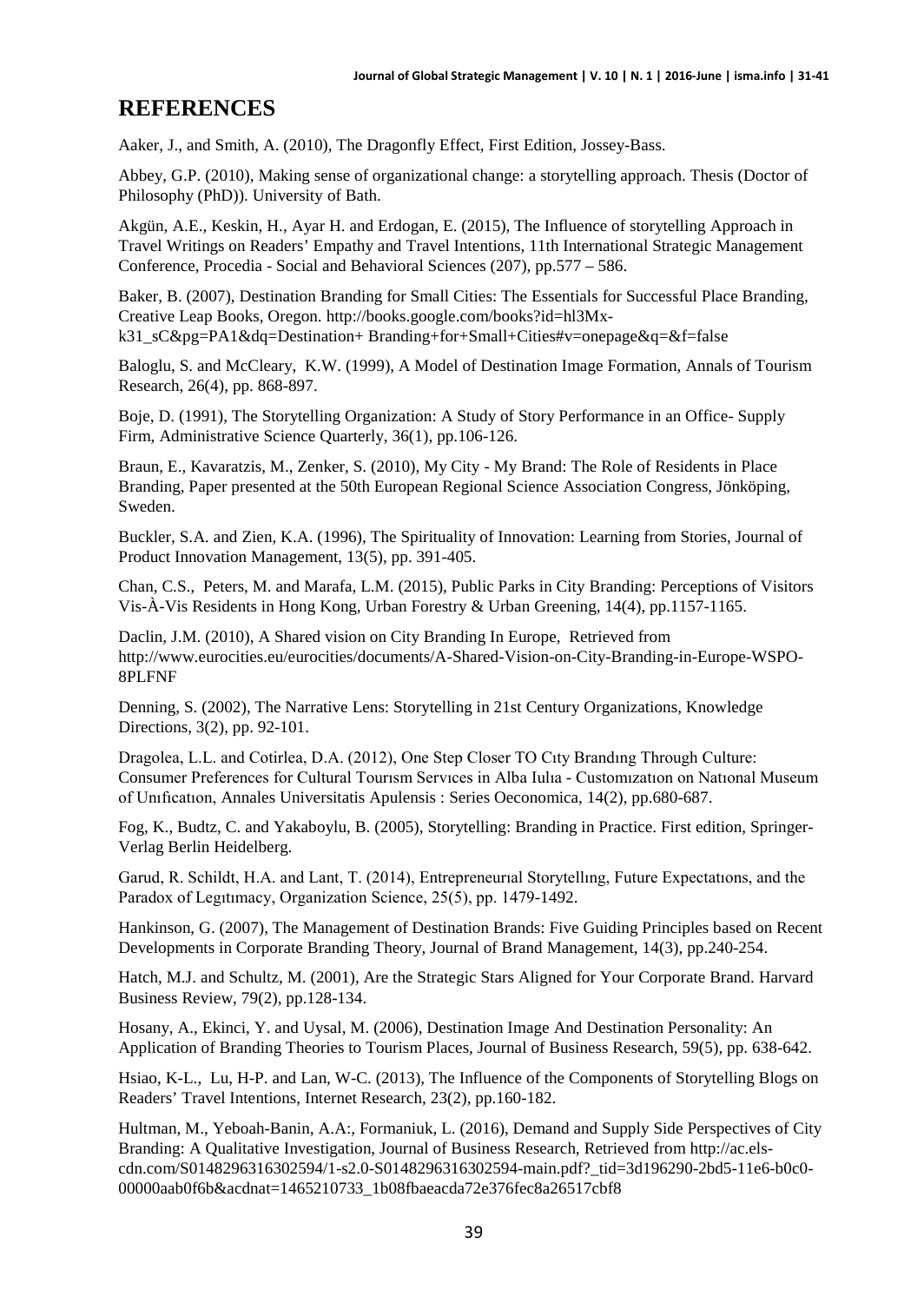Jones, R. (2005), Finding Sources of Brand Value: Developing a Stakeholder Model of Brand Equity, The Journal of Brand Management, 13(1), pp.10-32.

Kavaratzis, M. (2004). From City Marketing to City Branding: Towards a Theoretical Framework for Developing City Brands, Place Branding, 1(1), pp.58-73

Kavaratzis, M. and Ashworth, G.J. (2005), City Branding: An Effective Assertion of Identity or a Transitory Marketing Trick?, Tijdschrift Voor Economische En Sociale Geografie, 96(5), pp. 506-514.

Keller, K. L. and Aaker, D.A. (1998), Corporate-Level Marketing: The Impact Of Credibility on a Company's Brand Extensions. Corp. Reputation Rev. 1(August) pp. 356-378.

Kırgız, A.C. (2013), City Branding Based on Marketing Aesthetics. LAP LAMBERT Academic Publishing.

Kotler, P. and Gertner, D. (2002), Country as Brand, Product, and Beyond: A Place Marketing and Brand Management Perspective, Journal of Brand Management, 9(4), pp.249-261

Makkonen, H., Aarikka-Stenroos, L. and Olkkonen, R. (2012), Narrative Approach in Business Network Process Research-Implications for Theory and Methodology, Industrial Marketing Management, 41(2), pp. 287-299.

Martin, G., Beaumont, P., Doig, R. and Pate, J. (2005), Branding: A New Performance Discourse for HR?, European Management Journal, 23(1), pp.76-88.

Mathisen, L. (2014), Storytelling and Story Staging. Co-Creating Value in Tourism, A dissertation for the degree of Philosophiae Doctor UiT The Arctic University of Norway. Retrieved from http://munin.uit.no/bitstream/handle/10037/6153/thesis.pdf?sequence=9&isAllowed=y

[McKee, R.](http://www.ncbi.nlm.nih.gov/pubmed/?term=McKee%20R%5BAuthor%5D&cauthor=true&cauthor_uid=12800716) (2003), Storytelling that moves people. A Conversation with Screenwriting Coach Robert McKee, Harvard Business Review, 81(6):51-5, pp.136.

Merrilees, B., Miller, D. and Herington, C. (2009), Antecedents of Residents' City Brand Attitudes, Journal of Business Research, 62(3), pp. 362-367.

Mossberg, L., Therkelsen, A., Huijbens, E., Björk, P. and Olsson, A. K. (2010), Storytelling and Destination Development, Nordic Innovation Centre (NICe) Project. Retrieved from http://www.nordicinnovation.org/Global/\_Publications/Reports/2010/201012\_StorytellingAndDestination Development\_report.pdf

Noni, I.D., Orsi, L. and Zanderighi, L. (2014), Attributes of Milan Influencing City Brand Attractiveness, Journal of Destination Marketing & Management, 3(4), pp. 218-226.

Parkerson, B. and Saunders, J. (2005), City Branding: Can Goods and Services Branding Models be Used to Brand Cities, Place Branding, 1(3), pp.242-264

Pera, R., Viglia, G. and Furlan, R. (2016), Who Am I? How Compelling Self-storytelling Builds Digital Personal Reputation, Journal of Interactive Marketing, 35, pp. 44-55.

Polletta, F., Chen, P., Gardner, B. G., and Motes, A. (2011).,The Sociology of Storytelling, Annual Review of Sociology, 37, pp.109–130.

[Ramkissoon,](http://www.emeraldinsight.com/author/Ramkissoon%2C+Haywantee) H., Nunkoo, R. and Gursoy, D. (2009), How Consumption Values Affect Destination İmage Formation, in Arch G. Woodside, Carol M. Megehee, Alfred Ogle (ed.) *Perspectives on Cross-Cultural, Ethnographic, Brand Image, Storytelling, Unconscious Needs, and Hospitality Guest Research (Advances in Culture, Tourism and Hospitality Research, Volume 3)* Emerald Group Publishing Limited, pp.143- 168. **Houris Global Strategic Management (V. 10 | Houris Journal of Global Strategic Management (V. 2016). The Strategic Management (V. 2016). The U. 2016-June 10 and Strategic Management (V. 10 (N. 10 (N. 10 (N. 10 (N. 10 (N.** 

Russell, D., Mort, G.S. and Hume, M. (2009), Analysis of Management Narrative to Understand Social Marketing Strategy: The Case of 'Branding Logan City', Australasian Marketing Journal, 17(4), pp. 232- 237.

Sole, D., and Wilson, D. (2002), Storytelling in Organizations: The Power and Traps of Using Stories to Share Knowledge in Organizations, LILA, Harvard, Graduate School of Education.